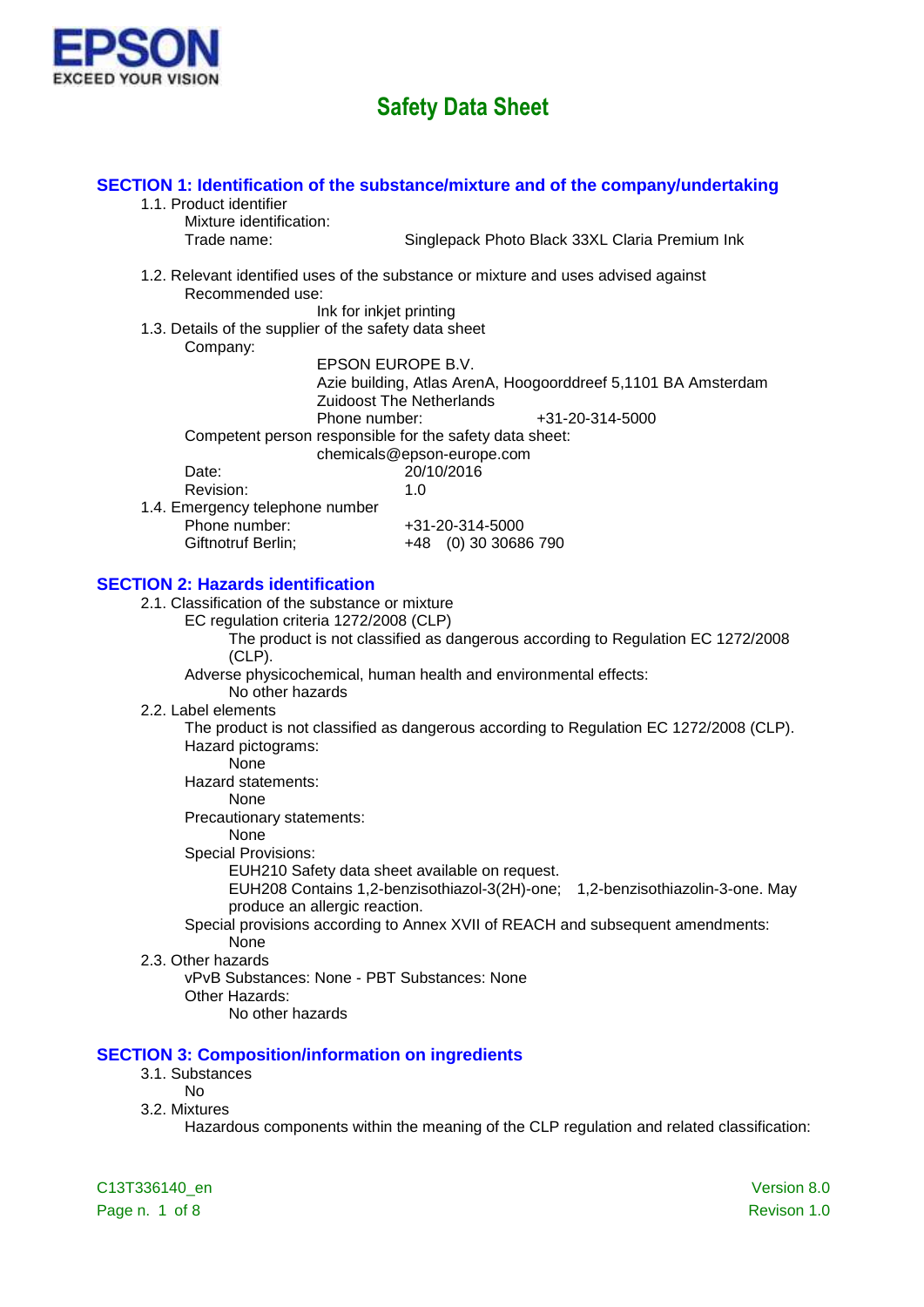

| Qty                | <b>Name</b>                                                                              | <b>Ident. Number</b>            |                                                                          | <b>Classification</b>                                                                                                                                                          |
|--------------------|------------------------------------------------------------------------------------------|---------------------------------|--------------------------------------------------------------------------|--------------------------------------------------------------------------------------------------------------------------------------------------------------------------------|
| $65%$ ~<br>80%     | Water                                                                                    | CAS:<br>EC:                     | 7732-18-5<br>231-791-2                                                   | The product is not classified as<br>dangerous according to<br>Regulation EC 1272/2008 (CLP).                                                                                   |
| $7\%$ ~<br>10%     | Glycerol                                                                                 | CAS:<br>EC:                     | $56 - 81 - 5$<br>200-289-5                                               | The product is not classified as<br>dangerous according to<br>Regulation EC 1272/2008 (CLP).                                                                                   |
| $7\%$ ~<br>10%     | 2-[2-(2-butoxyethoxy)et<br>hoxy]ethanol;<br>TEGBE; triethylene<br>glycol monobutyl ether | Index<br>number:<br>CAS:<br>EC: | 603-183-00-0<br>143-22-6<br>205-592-6<br>REACH No.: 01-21194751<br>07-38 | ◇<br>3.3/1 Eye Dam. 1 H318                                                                                                                                                     |
| $1\% - 3\%$        | E-BK105                                                                                  | CAS:<br>EC:                     | Confidential<br>700-794-5<br>REACH No.: 01-21199285<br>35-33             | 4.1/C3 Aquatic Chronic 3 H412                                                                                                                                                  |
| $0.1\%$ ~<br>0.25% | <b>Triethanol amine</b>                                                                  | CAS:<br>EC:                     | $102 - 71 - 6$<br>203-049-8                                              | The product is not classified as<br>dangerous according to<br>Regulation EC 1272/2008 (CLP).                                                                                   |
| $< 0.05\%$         | 1,2-benzisothiazol-3(2<br>H)-one;<br>1,2-benzisothiazolin-3-<br>one                      | Index<br>number:<br>CAS:<br>EC: | 613-088-00-6<br>2634-33-5<br>220-120-9                                   | $\textcircled{1}$ 3.1/4/Oral Acute Tox. 4 H302<br>3.2/2 Skin Irrit. 2 H315<br>3.3/1 Eye Dam. 1 H318<br>3.4.2/1-1A-1B Skin Sens.<br>1,1A,1B H317<br>4.1/A1 Aquatic Acute 1 H400 |

# **SECTION 4: First aid measures**

- 4.1. Description of first aid measures
	- In case of skin contact:
		- Wash with plenty of water and soap.
		- In case of eyes contact:

In case of contact with eyes, rinse immediately with plenty of water and seek medical advice.

In case of Ingestion:

Do not under any circumstances induce vomiting. OBTAIN A MEDICAL EXAMINATION IMMEDIATELY.

- In case of Inhalation:
	- Remove casualty to fresh air and keep warm and at rest.
- 4.2. Most important symptoms and effects, both acute and delayed
	- None
- 4.3. Indication of any immediate medical attention and special treatment needed Treatment:

# None

### **SECTION 5: Firefighting measures**

- 5.1. Extinguishing media
	- Suitable extinguishing media: Water. Carbon dioxide (CO2).

C13T336140\_en Version 8.0 Page n. 2 of 8 Revison 1.0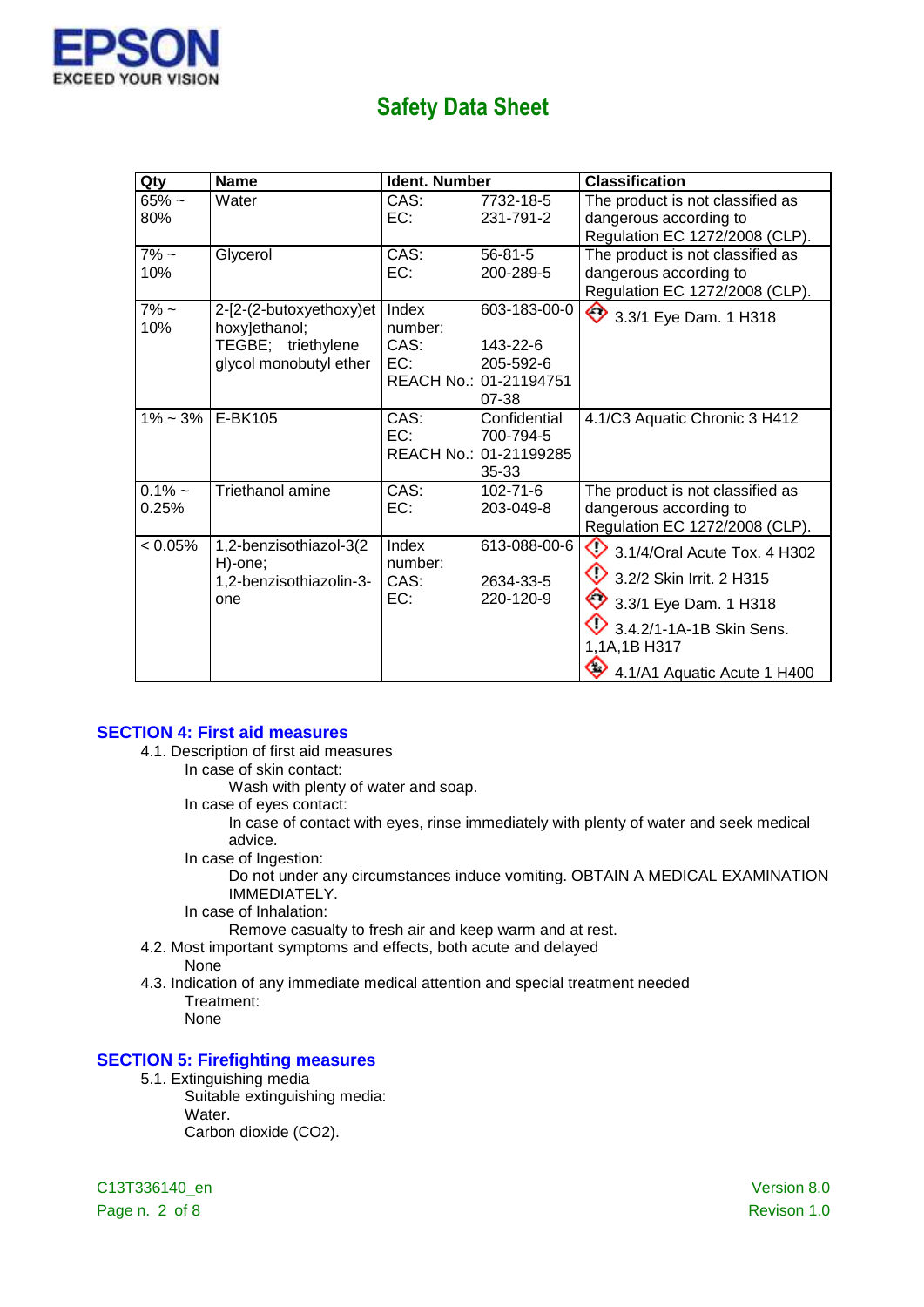

Extinguishing media which must not be used for safety reasons: None in particular.

5.2. Special hazards arising from the substance or mixture

Do not inhale explosion and combustion gases.

Burning produces heavy smoke.

- 5.3. Advice for firefighters
	- Use suitable breathing apparatus .

Collect contaminated fire extinguishing water separately. This must not be discharged into drains.

Move undamaged containers from immediate hazard area if it can be done safely.

### **SECTION 6: Accidental release measures**

- 6.1. Personal precautions, protective equipment and emergency procedures Wear personal protection equipment.
	- Remove persons to safety.

See protective measures under point 7 and 8.

6.2. Environmental precautions

Do not allow to enter into soil/subsoil. Do not allow to enter into surface water or drains. Retain contaminated washing water and dispose it.

In case of gas escape or of entry into waterways, soil or drains, inform the responsible authorities.

Suitable material for taking up: absorbing material, organic, sand

6.3. Methods and material for containment and cleaning up

Wash with plenty of water.

6.4. Reference to other sections See also section 8 and 13

# **SECTION 7: Handling and storage**

- 7.1. Precautions for safe handling
	- Avoid contact with skin and eyes, inhalation of vapours and mists. Do not eat or drink while working.
	- See also section 8 for recommended protective equipment.
- 7.2. Conditions for safe storage, including any incompatibilities
	- Keep away from food, drink and feed.
	- Incompatible materials:
	- None in particular.
	- Instructions as regards storage premises:
	- Adequately ventilated premises.
- 7.3. Specific end use(s)
	- None in particular

# **SECTION 8: Exposure controls/personal protection**

- 8.1. Control parameters
	- Glycerol CAS: 56-81-5
		- OEL Type: OSHA LTE: 5 mg/m3 Notes: PEL, as mist, respirable fraction

- OEL Type: OSHA - LTE: 15 mg/m3 - Notes: PEL, as mist, total dust

- DNEL Exposure Limit Values
	- No data available
- PNEC Exposure Limit Values

2-[2-(2-butoxyethoxy)ethoxy]ethanol; TEGBE; triethylene glycol monobutyl ether - CAS: 143-22-6

- Target: Fresh Water Value: 1.5 mg/l
	- Target: Freshwater sediments Value: 5.77 mg/kg
- Target: Marine water Value: 0.15 mg/l

C13T336140\_en Version 8.0 Page n. 3 of 8 Revison 1.0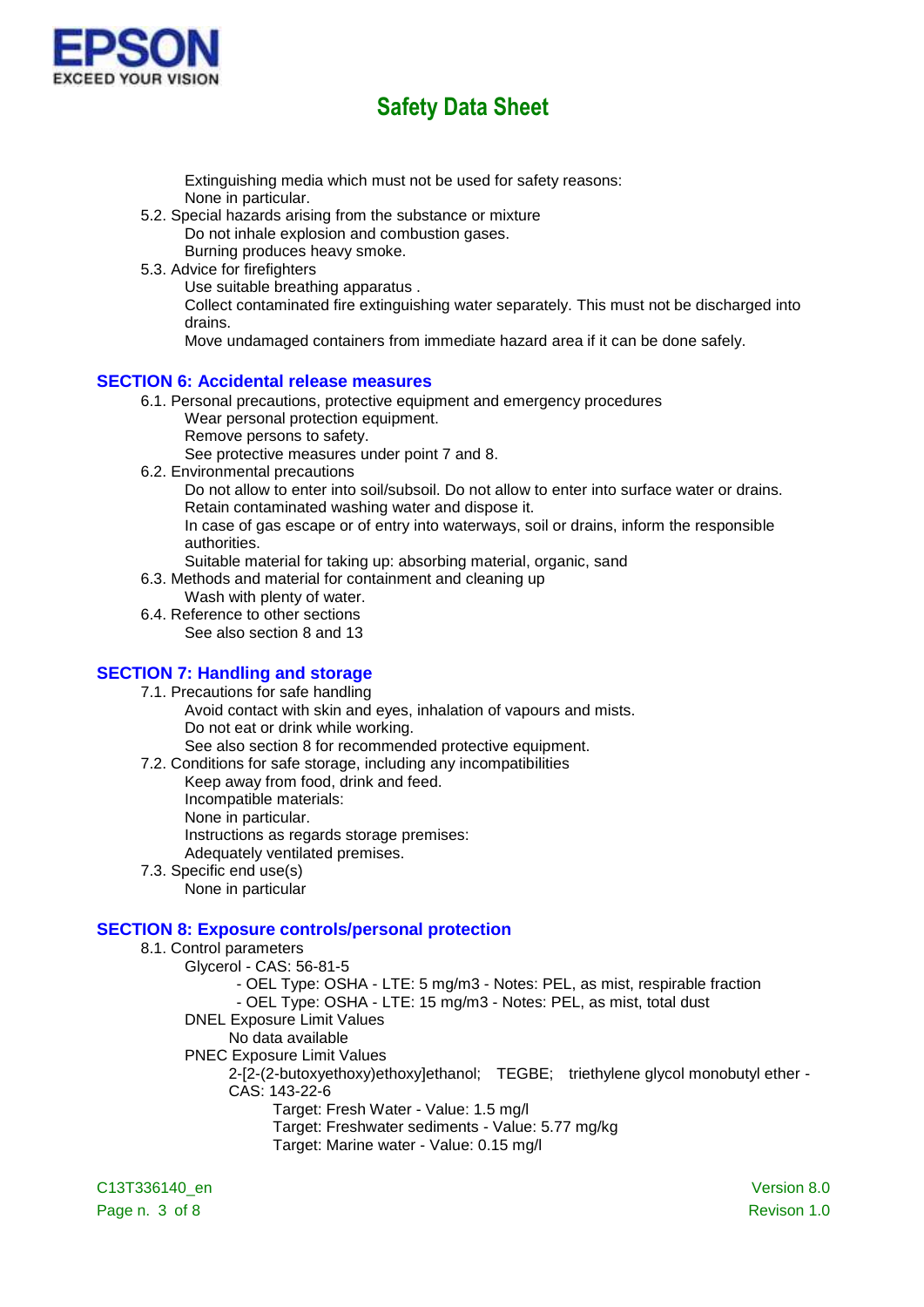

Target: Marine water sediments - Value: 0.13 mg/kg Target: Microorganisms in sewage treatments - Value: 200 mg/l

8.2. Exposure controls

Eye protection:

Not needed for normal use. Anyway, operate according good working practices. Protection for skin:

No special precaution must be adopted for normal use.

Protection for hands:

Not needed for normal use.

Respiratory protection:

Not needed for normal use. Thermal Hazards:

None

Environmental exposure controls:

- None
- Appropriate engineering controls: None

# **SECTION 9: Physical and chemical properties**

9.1. Information on basic physical and chemical properties Appearance and colour: Black Liquid Odour: Slightly Odour threshold: No data available pH:  $8 \sim 9$  at 20 °C Melting point / freezing point: -15.6 °C Initial boiling point and boiling range: No data available Solid/gas flammability: No data available Upper/lower flammability or explosive limits: No data available Vapour density: No data available Flash point: The Does not flash until 100 °C / 212 ° F (closed cup method, ASTM D 3278) Evaporation rate: No data available Vapour pressure:<br>
Relative density:<br>
Relative density:<br>
No data available<br>
1.059 at 20 °C Relative density: 1.059 Solubility in water: Complete Solubility in oil:<br>
Partition coefficient (n-octanol/water): No data available Partition coefficient (n-octanol/water): Auto-ignition temperature:<br>
Decomposition temperature: No data available Decomposition temperature: No data available<br>Viscosity:  $\leq$  5 mPa·s at 20 °C Viscosity:  $\le$  5 mPa·s Explosive properties: No data available Oxidizing properties: No data available 9.2. Other information

Miscibility: No data available Fat Solubility: No data available Conductivity: Conductivity: Conductivity:

C13T336140\_en Version 8.0 Page n. 4 of 8 Revison 1.0

**SECTION 10: Stability and reactivity**

10.2. Chemical stability

Stable under normal conditions

Stable under normal conditions 10.3. Possibility of hazardous reactions

10.1. Reactivity

None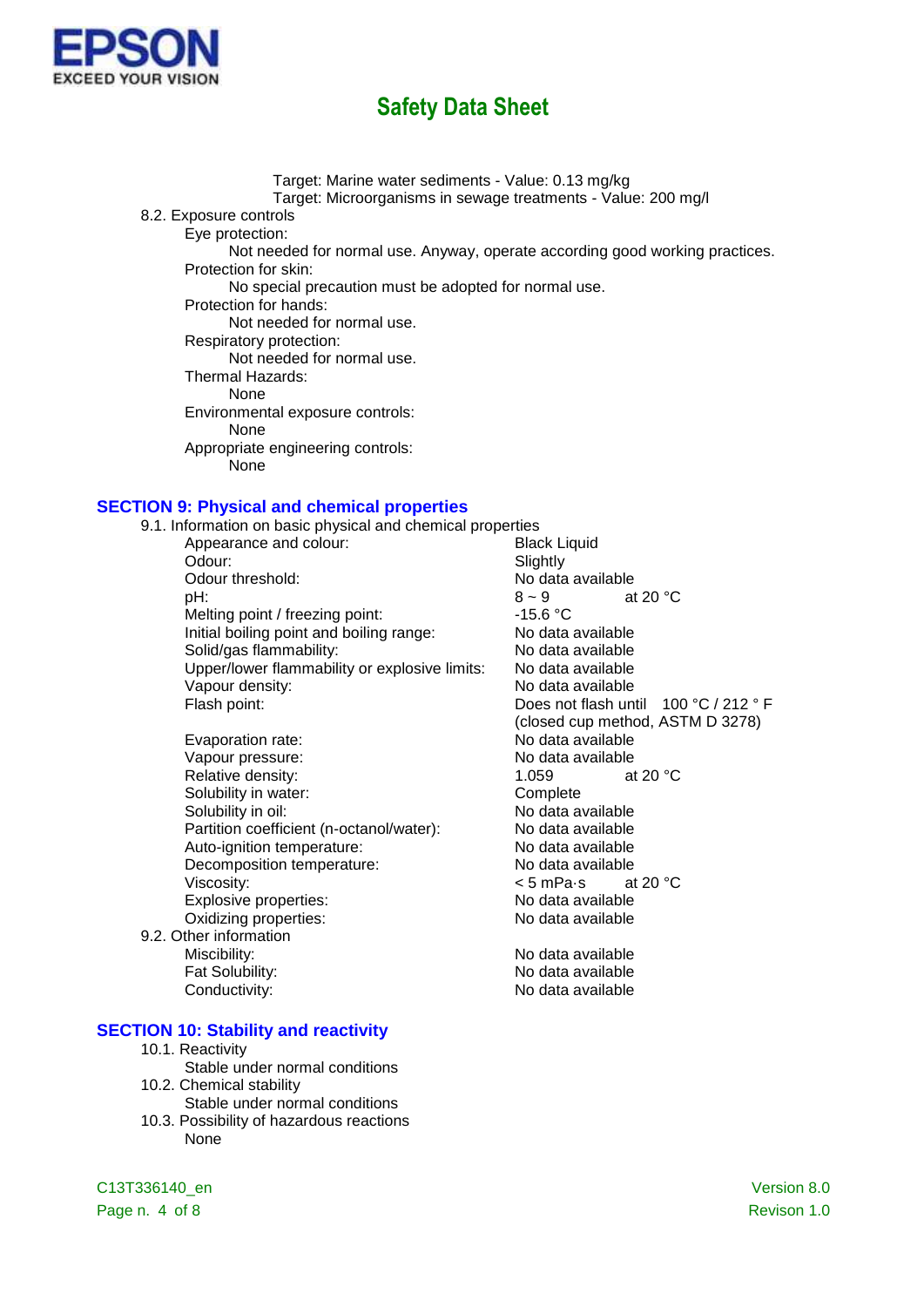

- 10.4. Conditions to avoid
	- Stable under normal conditions.
- 10.5. Incompatible materials None in particular.
- 10.6. Hazardous decomposition products None.

### **SECTION 11: Toxicological information**

11.1. Information on toxicological effects

Toxicological information of the mixture:

e) germ cell mutagenicity:

Test: Mutagenesis - Species: Salmonella Typhimurium and Escherichia coli **Negative** 

Toxicological information of the main substances found in the mixture:

Glycerol - CAS: 56-81-5

a) acute toxicity:

Test: LD50 - Route: Oral - Species: Guinea pig = 7750 mg/kg - Source: Journal of Industrial Hygiene and Toxicology. Vol. 23, Pg. 259, 1941

Test: LDLo - Route: Oral - Species: Human = 1428 mg/kg - Source: "Toxicology of Drugs and Chemicals," Deichmann, W.B., New York, Academic Press, Inc., 1969Vol. -, Pg. 288, 1969. - Notes: BEHAVIORAL: HEADACHE

GASTROINTESTINAL: NAUSEA OR VOMITING

2-[2-(2-butoxyethoxy)ethoxy]ethanol; TEGBE; triethylene glycol monobutyl ether - CAS: 143-22-6

a) acute toxicity:

Test: LD50 - Route: Dermal - Species: Rabbit = 3.54 ml/kg - Source: American Industrial Hygiene Association Journal. Vol. 23, Pg. 95, 1962.

Test: LD50 - Route: Oral - Species: Rat = 5300 mg/kg - Source: Office of Toxic Substances Report. Vol. OTS,

Triethanol amine - CAS: 102-71-6

a) acute toxicity:

Test: LD50 - Route: Oral - Species: Guinea pig = 2200 mg/kg - Source: "Toxicometric Parameters of Industrial Toxic Chemicals Under Single Exposure," Izmerov, N.F., et al., Moscow, Centre of International Projects, GKNT, 1982Vol. -, Pg. 114, 1982.

Test: LD50 - Route: Oral - Species: Mouse = 5846 mg/kg - Source: Science Reports of the Research Institutes, Tohoku University, Series C: Medicine. Vol. 36(1-4), Pg. 10, 1989. - Notes: GASTROINTESTINAL: "HYPERMOTILITY, DIARRHEA" KIDNEY, URETER, AND BLADDER: OTHER CHANGES BEHAVIORAL: CONVULSIONS OR EFFECT ON SEIZURE THRESHOLD

If not differently specified, the information required in Regulation (EU) 2015/830 listed below must be considered as 'No data available':

- a) acute toxicity;
- b) skin corrosion/irritation;
- c) serious eye damage/irritation;
- d) respiratory or skin sensitisation;
- e) germ cell mutagenicity;
- f) carcinogenicity;
- g) reproductive toxicity;
- h) STOT-single exposure;
- i) STOT-repeated exposure;
- j) aspiration hazard.

C13T336140\_en Version 8.0 Page n. 5 of 8 Revison 1.0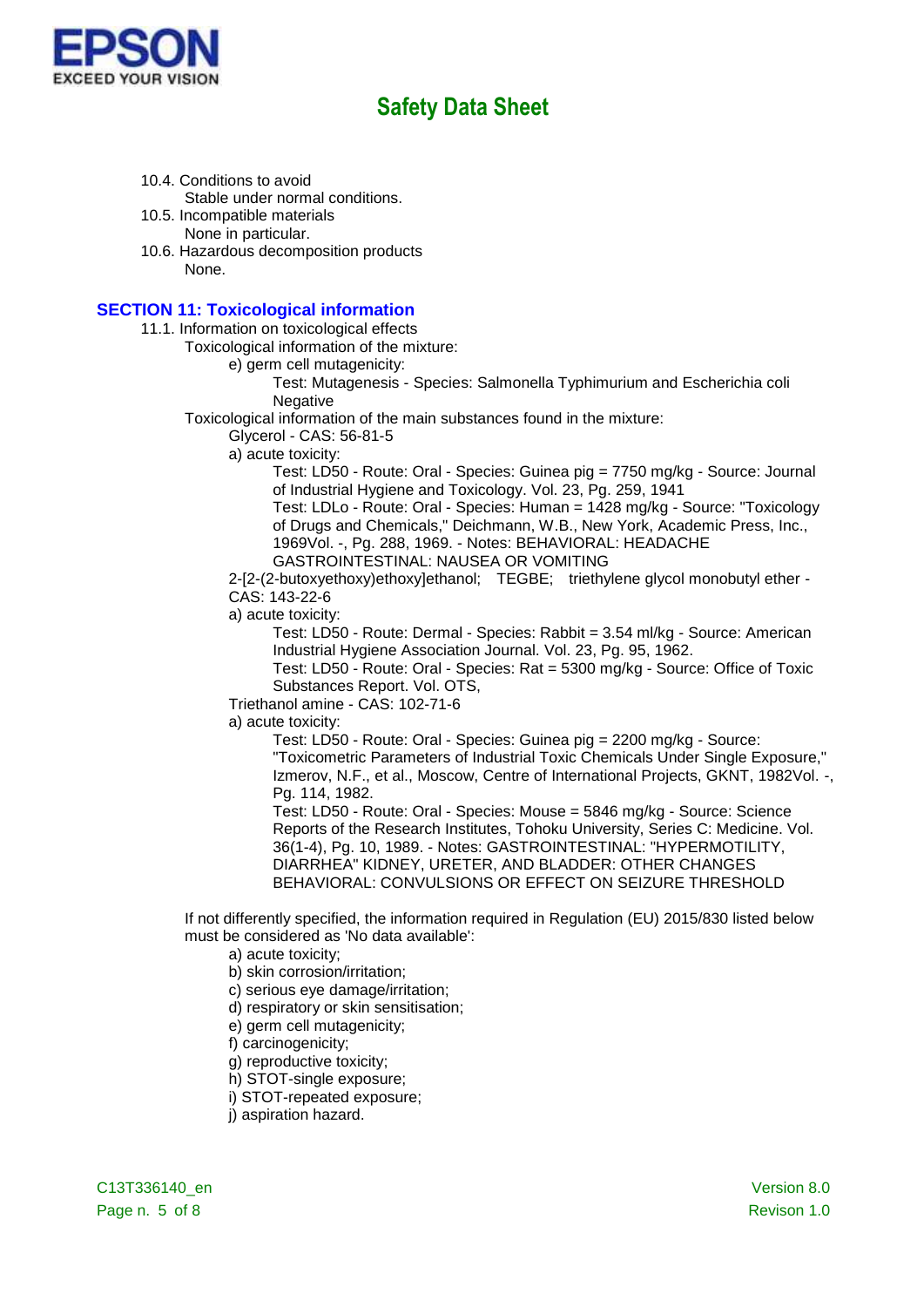

# **SECTION 12: Ecological information**

12.1. Toxicity

Adopt good working practices, so that the product is not released into the environment. No data available

- 12.2. Persistence and degradability No data available
- 12.3. Bioaccumulative potential No data available
- 12.4. Mobility in soil
	- No data available
- 12.5. Results of PBT and vPvB assessment vPvB Substances: None - PBT Substances: None
- 12.6. Other adverse effects None

# **SECTION 13: Disposal considerations**

13.1. Waste treatment methods Recover if possible. In so doing, comply with the local and national regulations currently in force.

# **SECTION 14: Transport information**

- 14.1. UN number
	- Not classified as dangerous in the meaning of transport regulations.
- 14.2. UN proper shipping name No data available
- 14.3. Transport hazard class(es) No data available
- 14.4. Packing group
	- No data available
- 14.5. Environmental hazards No data available
- 14.6. Special precautions for user
- No data available 14.7. Transport in bulk according to Annex II of MARPOL73/78 and the IBC Code No data available

# **SECTION 15: Regulatory information**

15.1. Safety, health and environmental regulations/legislation specific for the substance or mixture Dir. 98/24/EC (Risks related to chemical agents at work)

Dir. 2000/39/EC (Occupational exposure limit values) Regulation (EC) n. 1907/2006 (REACH) Regulation (EC) n. 1272/2008 (CLP) Regulation (EC) n. 790/2009 (ATP 1 CLP) and (EU) n. 758/2013 Regulation (EU) 2015/830 Regulation (EU) n. 286/2011 (ATP 2 CLP) Regulation (EU) n. 618/2012 (ATP 3 CLP) Regulation (EU) n. 487/2013 (ATP 4 CLP) Regulation (EU) n. 944/2013 (ATP 5 CLP) Regulation (EU) n. 605/2014 (ATP 6 CLP) Restrictions related to the product or the substances contained according to Annex XVII Regulation (EC) 1907/2006 (REACH) and subsequent modifications: Restrictions related to the product: No restriction. Restrictions related to the substances contained:

C13T336140\_en Version 8.0 Page n. 6 of 8 Revison 1.0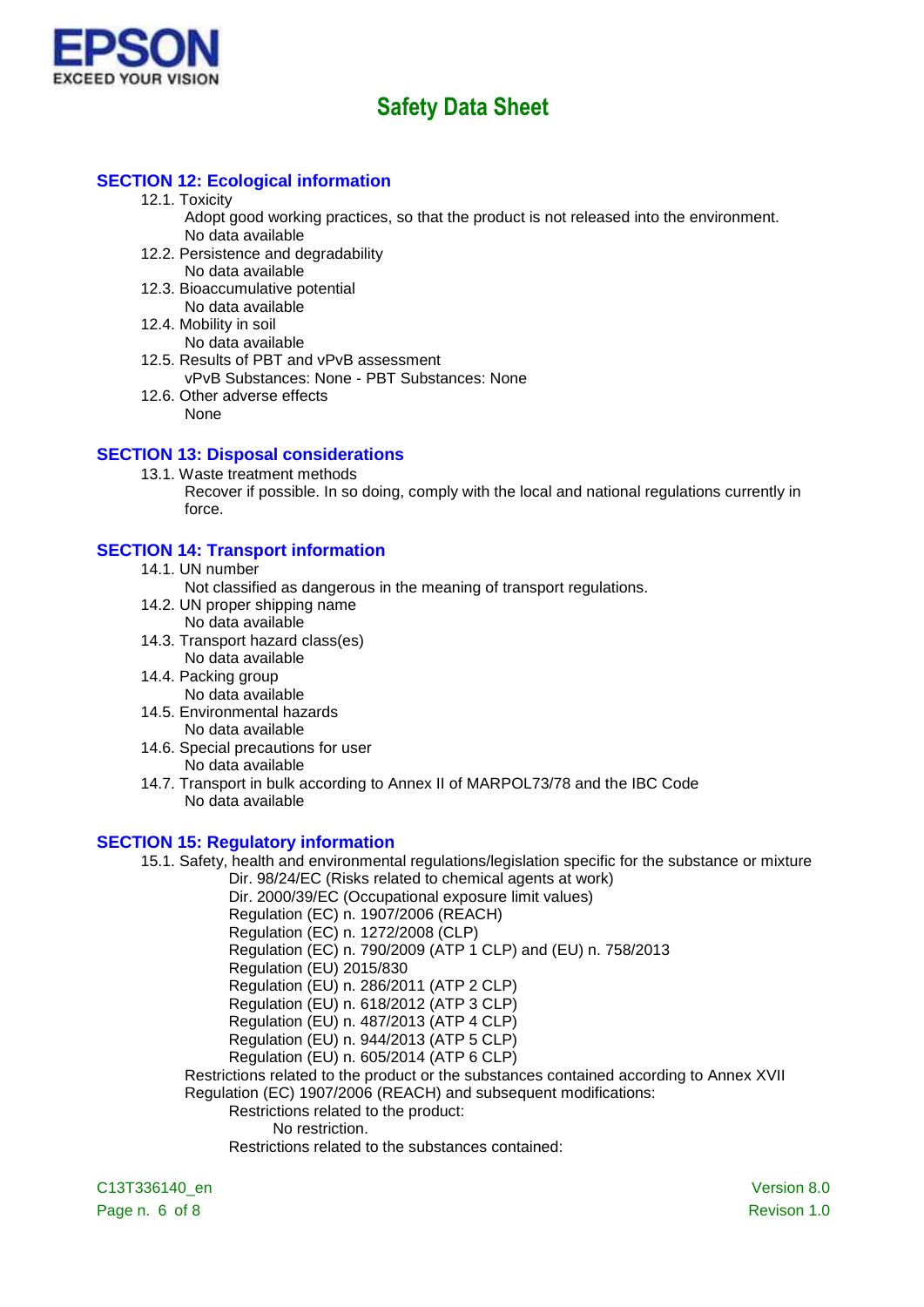

No restriction.

Where applicable, refer to the following regulatory provisions :

Directive 2003/105/CE ('Activities linked to risks of serious accidents') and subsequent amendments.

Regulation (EC) nr 648/2004 (detergents). 1999/13/EC (VOC directive)

Provisions related to directives 82/501/EC(Seveso), 96/82/EC(Seveso II):

No data available

15.2. Chemical safety assessment

No

# **SECTION 16: Other information**

Full text of phrases referred to in Section 3:

H318 Causes serious eye damage.

H412 Harmful to aquatic life with long lasting effects.

H302 Harmful if swallowed.

H315 Causes skin irritation.

H317 May cause an allergic skin reaction.

H400 Very toxic to aquatic life.

| <b>Hazard class and</b> | Code                | <b>Description</b>                             |  |
|-------------------------|---------------------|------------------------------------------------|--|
| hazard category         |                     |                                                |  |
| Acute Tox. 4            | 3.1/4/Oral          | Acute toxicity (oral), Category 4              |  |
| Skin Irrit. 2           | 3.2/2               | Skin irritation, Category 2                    |  |
| Eye Dam. 1              | 3.3/1               | Serious eye damage, Category 1                 |  |
| Skin Sens. 1,1A,1B      | $3.4.2/1 - 1A - 1B$ | Skin Sensitisation, Category 1,1A,1B           |  |
| Aquatic Acute 1         | 4.1/A1              | Acute aquatic hazard, category 1               |  |
| Aquatic Chronic 3       | 4.1/C3              | Chronic (long term) aquatic hazard, category 3 |  |

This safety data sheet has been completely updated in compliance to Regulation 2015/830. This document was prepared by a competent person who has received appropriate training. Main bibliographic sources:

ECDIN - Environmental Chemicals Data and Information Network - Joint Research Centre, Commission of the European Communities

SAX's DANGEROUS PROPERTIES OF INDUSTRIAL MATERIALS - Eight Edition - Van Nostrand Reinold

CCNL - Appendix 1

Insert further consulted bibliography

The information contained herein is based on our state of knowledge at the above-specified date. It refers solely to the product indicated and constitutes no guarantee of particular quality.

It is the duty of the user to ensure that this information is appropriate and complete with respect to the specific use intended.

This Safety Data Sheet cancels and replaces any preceding release.

| ADR:        | European Agreement concerning the International Carriage of    |
|-------------|----------------------------------------------------------------|
|             | Dangerous Goods by Road.                                       |
| CAS:        | Chemical Abstracts Service (division of the American Chemical  |
|             | Society).                                                      |
| CLP:        | Classification, Labeling, Packaging.                           |
| DNEL:       | Derived No Effect Level.                                       |
| EINECS:     | European Inventory of Existing Commercial Chemical Substances. |
| GefStoffVO: | Ordinance on Hazardous Substances, Germany.                    |
| GHS:        | Globally Harmonized System of Classification and Labeling of   |

C13T336140\_en Version 8.0 Page n. 7 of 8 Revison 1.0